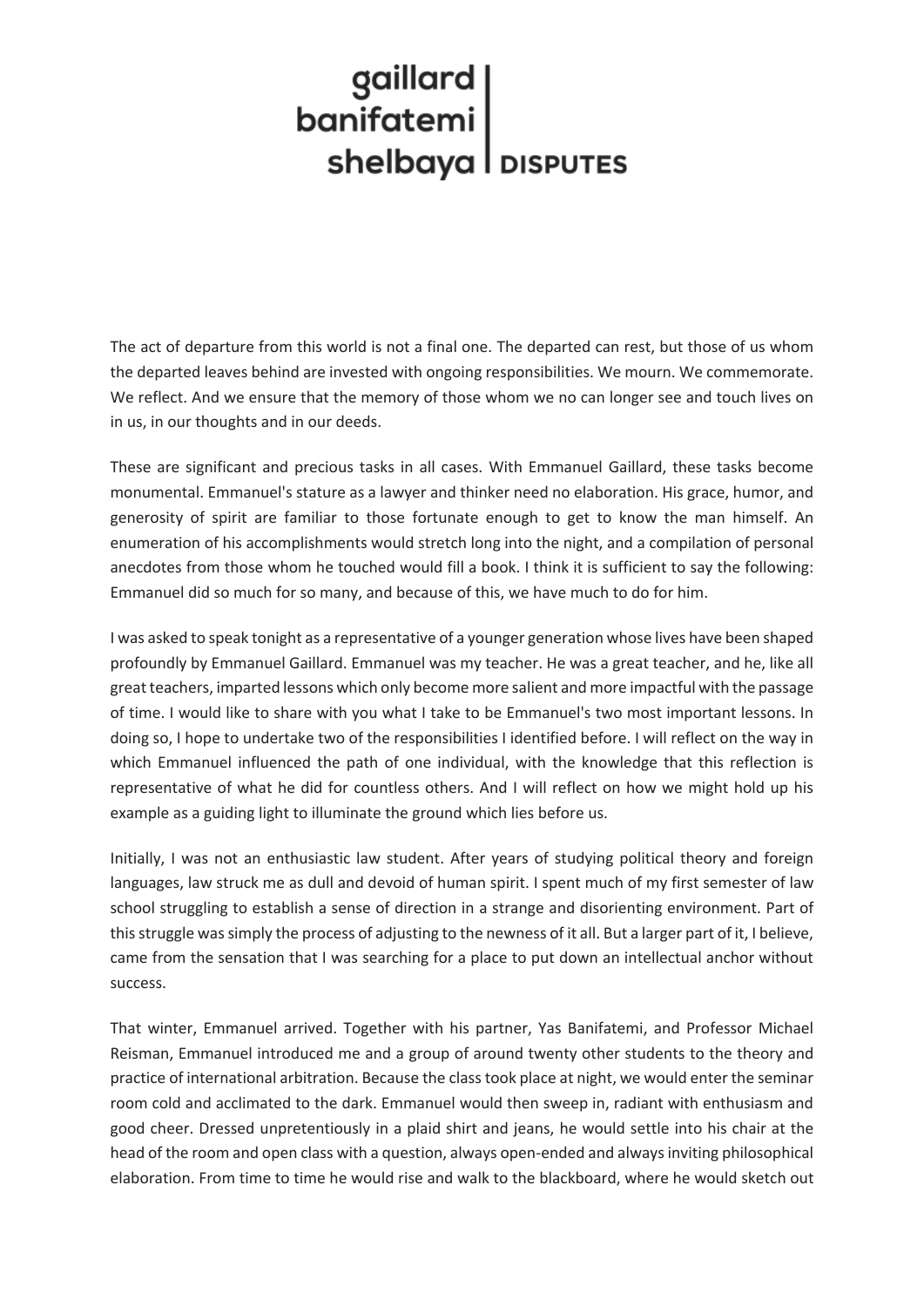a pictorial representation of some aspect of his theory. He would then stroll around the perimeter of the room as he prodded students to grapple with his views. From the outset it was clear to us all that Emmanuel was a dynamic thinker, but it was the ease with which he communicated this thinking, as well as the respect and joy with which he did so, that most impressed us.

Suffice it to say that I had found a landing ground for my anchor. Inspired by the richness of Emmanuel's theory and the drama of his tales of practice, I began to approach Emmanuel outside of class to ask questions. Some of these questions were undoubtedly amateurish, but Emmanuel inevitably responded with patience as well as with an obvious and genuine desire to enlighten. We discussed the nature of the law and its place in a community of human beings. We discussed the special role the law must play when it is refracted through the international plane, when matters, as you all know well, become especially complicated. At one point, I voiced a more practical concern to Emmanuel -- I was looking for summer work and wanted to know if he had any advice. Without a moment's hesitation, he invited me to spend the summer with his team in Paris. It would be a good learning opportunity, he said, and so it was. Throughout these conversations, Emmanuel engaged me as an equal, or at least this is how it felt. He was not a haughty lecturer speaking from on high, but rather a guide who calmly accompanied his charge through the fog of a murky landscape.

I tell you this story not to emphasize Emmanuel's virtuosity as a theoretician or a teacher. He was a virtuoso, but I don't think that's the most important point. What I find most remarkable about Emmanuel's teaching is how naturally he married brilliance with decency and kindness. Brilliance means very little without the ability to reach others, and to reach others, it is important to be decent and kind. This is how Emmanuel shaped my path, and this, I believe, is his first lesson.

Now, however, we must chart our paths without the benefit of Emmanuel's personal guidance or his living example. I have been thinking about how to do so in a way that istrue to the example Emmanuel set when he was among us. Here, I offer you my conclusions. I share them not as the correct interpretation of Emmanuel's life, not as gospel, but rather as the perspective of a relative newcomer to this ecosystem who, like all newcomers, seeks to gain inspiration from those sources which shine with particular promise.

As a student, Emmanuel's theory of international law and arbitration appealed to me so strongly because it seemed keenly attuned to contemporary challenges. The foremost illustration of this is the fundamental optimism contained in his vision of the law. Emmanuel espoused a system of transnational justice. His vision was born and sharpened at a time when the values of internationalism were ascendant. On a planet and continent which were increasingly defined by connections which transcended national borders, Emmanuel understood that any effective system of justice must account for the transnational character of its changing subject. This was not just a practical insight; it was a product of the aspiration that law which better reflected our common humanity would advance the doing of justice wherever justice needed to be done. Only a true pioneer can turn mere aspiration into a force capable of effecting change. Emmanuel was a true pioneer. He possessed the creativity and courage which animate the soul of the pioneer. And so Emmanuel, who exuded sincere belief in the power of his aspirations, was an irresistible standard-bearer for those of us who wished to see the world grow closer together.